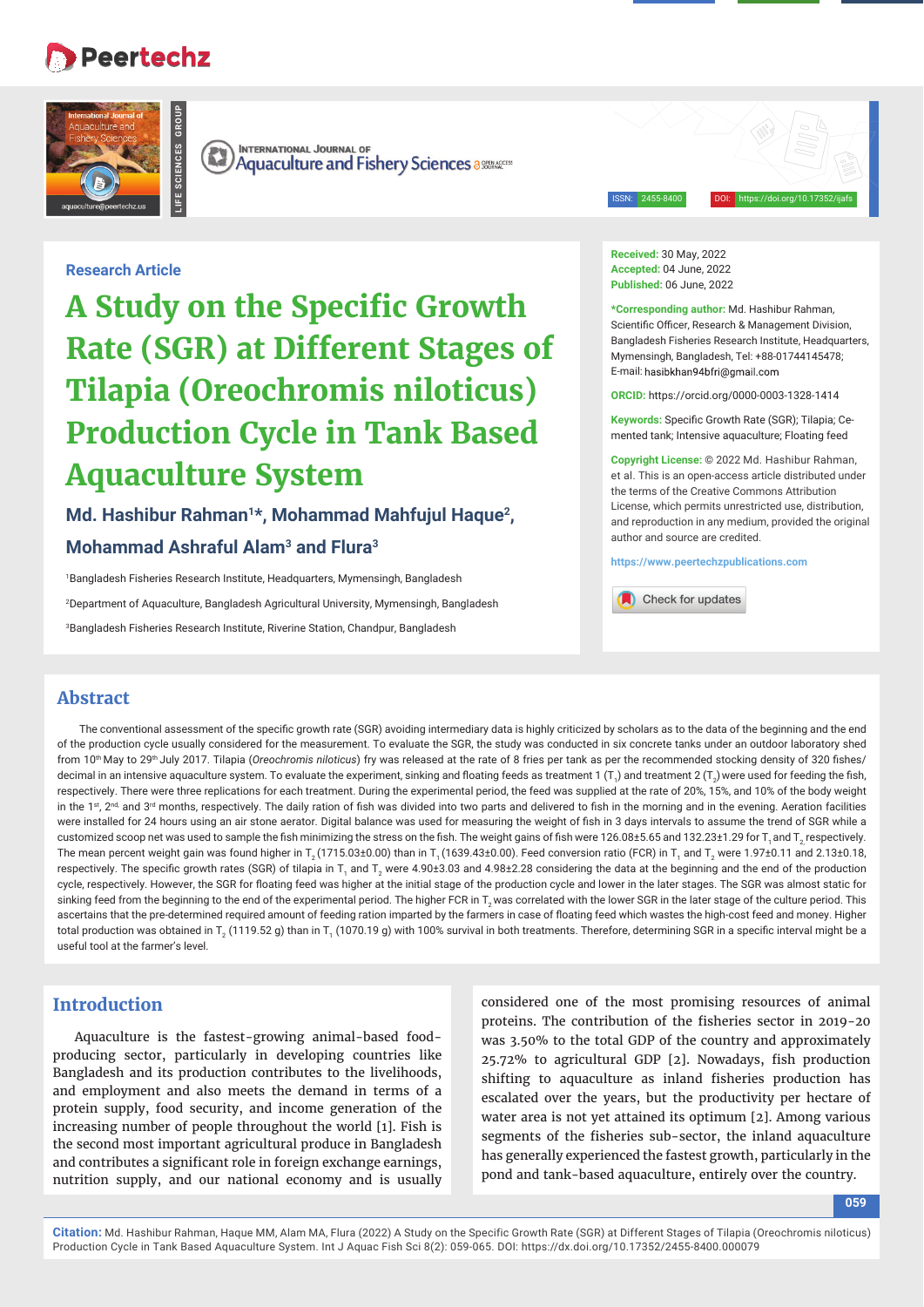In the 21st Century, water resources will be at a premium with water shortages by 2025. With such pressure on this vital resource, the intensification of fish culture will be time demanded arena for producing the required number of fish with the increasing population. This method of culture will ameliorate to development of the fisheries sector in the new millennium. In Bangladesh, in the case of fish culture besides an extensive system conventional semi-intensive aquaculture system is generally followed. The competition between aquaculture and other agricultural sectors is increasing day by day. Therefore, in the context of population growth and declining land resource-intensive aquaculture is growing to enhance national fish production. To fulfill the animal protein demand of the growing population in Bangladesh intensive fish culture system may be alternative to enhance fish production since fish contributes about 60% of animal protein to our daily food [2]. The tank-based aquaculture can be an effective way of overcoming the problem of water shortages by producing more fish in a small parcel of land.

In this study, to achieve the expected result more accurately the stocking density was adjusted to an intensive (320 fish/ decimal) aquaculture system. Assessing the amount of feed required in percentage increase in size and weight at a particular growth stage about time (SGR) is very important. Commonly used SGR calculating equation considers the initial and final weight, so the result is not accurate enough to understand the growth of fish in the intermediary stages [3]. Therefore, the growth of fish at a different stage in relation to water quality parameters in intensive farming is likely to be effective to

develop a relationship between water quality parameters. The study was carried out in an intensive aquaculture system in tanks feeding with sinking and floating feed to assess the growth and production of tilapia and to determine the specific growth rate (SGR) of tilapia focusing on different intermediate sampling stages. This study also aimed to increase Tilapia production through the intensification of cultural techniques within a short period of time. Therefore, this technique of intensive fish culture will assist the marginal fish farmers to acquire their anticipated profits from a small parcel of land as well as the bountiful production of fish will be perpetrated.

## **Materials and methods**

#### *Experimental site*

Twelve concrete-made squared-shaped tanks under a properly constructed shed were established in the backyard (south of the wet laboratory complex) of the Faculty of Fisheries, Bangladesh Agricultural University (BAU), Mymensingh. The water supply and exchange facility were also satisfactory there. Each tank is of length 1m, a width of 1m, and a depth of 1.2 m and the water volume in each tank was  $1 \times 1 \times 1 = 1$ m<sup>3</sup>. Among the twelve tanks, six tanks were used to study the growth and production, particularly the specific growth rate (SGR) of tilapia in intensive rearing in concrete tanks. The study was carried out from 10<sup>th</sup> May to 29<sup>th</sup> July 2017. Tilapia was fed with floating and sinking feed to have a better understating of SGR in different types of feeding practices because farmers used both types of feed depending on their economic affordability Figure 1.



**Figure 1:** Map of Bangladesh showing the study site at the BAU campus in Mymensingh.

**060**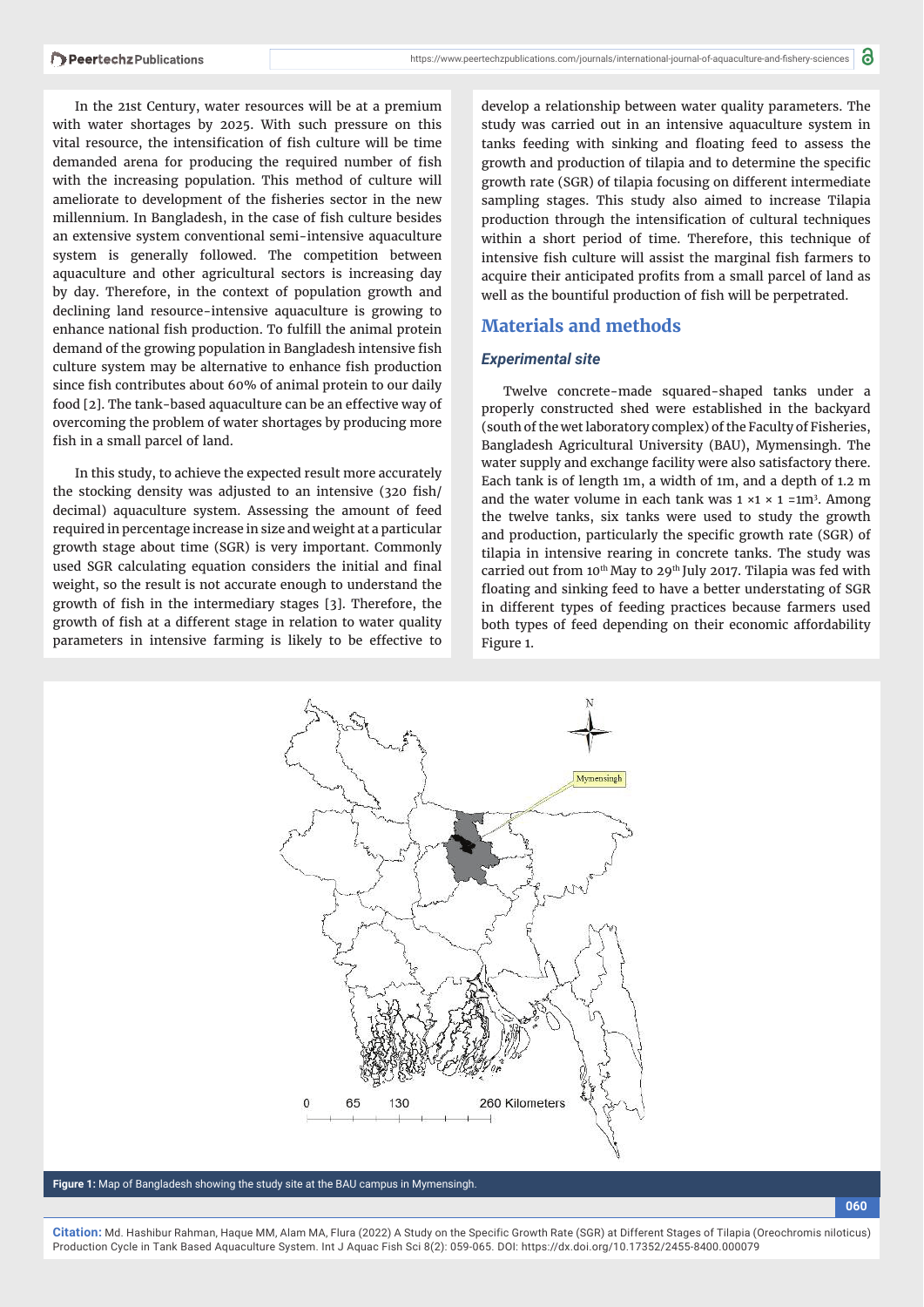#### **Experimental tanks**

For conducting the experiment, six concrete tanks were used. The bottom of the tank was made smooth and coated with white cement to mak the bottom visible and facilitate the cleaning process easily. The outlet pipes of the tanks were closed to prevent water leakage. The siphoning process was followed to clean the tanks. Water was supplied from a deep tube well located near the experiment site.

## **Experimental design and layout**

Mono sex male tilapia *(O. niloticus)* fry were used as experimental species. For the experiment, two treatments were designed namely  $T<sub>1</sub>$  (Sinking Feed) and  $T<sub>2</sub>$  (Floating Feed) and there were three replications for each. The first three tanks of  $T_{1}$  were treated with sinking feed and the remaining three tanks of  $T<sub>2</sub>$  with floating feed. Fry has been released at the rate of 8 fries per tank that equivalent to the stocking density of 320 fish per decimal or about 80,000 per hectare with different average initial weights for six tanks individually.

#### **Selection of feed and feeding frequency**

The fishes were fed by two types of feed. Sinking and floating types of commercial pellet feed named 'Quality Feed' were used. The proximate composition of two different types of feeds is shown in Table 1. In the first 30 days of the experiment, the size of floating feed used for feeding the fish was 0.25 mm. Then the pellets of 0.5 mm were used to feed the fish during the rest experimental period. During the experimental period feed was given at the rate of 20%, 15%, and 10% of the body weight in 1st, 2<sup>nd,</sup> and 3<sup>rd</sup> month, respectively.

## **Aeration installation**

Air stone aerators were applied to provide sufficient oxygen powered by electricity. A single air stone was allocated for each tank. The aerator motors were attached to the main structure of the roof of the shed. Aeration in intensive culture is required for better production and to make the culture technique compatible as the high stocking density is practiced in this culture technique  $[4]$ . The aeration was operated for  $24$  hours during the experimental period.

## **Study of growth parameters of fish**

For evaluating the growth of fish, different growth

Table 1: Proximate composition of sinking and floating feed as per labeling on the feed bag.

| <b>Proximate composition</b> | Sinking feed (%) | Floating feed (%) |
|------------------------------|------------------|-------------------|
| Moisture                     | 11               | 10                |
| Protein                      | 25               | 28                |
| Fat                          | 7                | 6                 |
| Starch                       |                  | 22                |
| Fiber                        | ۰                | 3                 |
| Ash                          | ۰                | 12                |
| Calcium                      | 2.5              | $\overline{2}$    |
| Phosphorus                   | 1.0              |                   |

parameters such as length gain (cm), weight gain (g), percent (%) weight gain, specific growth rate (SGR % per day), and production (kg/ha/100 days) were taken into consideration and were measured using the following formula [5]. The length and weight of fish were measured using a centimeter-scale and electric balance (Model; HKD-620AS-Led) in grams.

Weight gain (gm) =Mean final weight (gm)  $-$  Mean initial weight (gm)

Percent (%) weight gain =

Mean final weight-Mean initial weight  $(gm)$ <sub>2100</sub> Mean initial weight (gm)

SGR (%) per day =  $\frac{\log W2 - \log W1}{T2 - T1}$  × 100

Production = No. of fishes harvested  $\times$  average final weight increases of fishes

### **Study of water quality parameters**

During the experimental period, water quality parameters of the experimental tanks were recorded very intensively two times daily. Water quality parameters especially temperature, DO, and pH was measured in the morning and afternoon daily and all the tests were performed in the experimental shed. Different physio-chemical parameters including DO were measured using a digital DO meter (Model: CE 225908) in mg/l. Water temperature was measured by using a digital thermometer (model: CE 225908) in  $\degree$ C and pH was recorded by a digital pH meter (Model: CE 224469).

#### **Data analysis**

Collected fish growth and water quality data were recorded in MS Excel 2010. Statistical analysis was done to evaluate the effect of the two treatments (sinking and floating feed) on whether the growth of fish was significant or not. An Independent sample T-Test was performed to test the significance of difference among different water quality parameters. The entire statistical test was conducted by using SPSS (Statistical Package for Social science) version 16. The graph was prepared by using both MS Excel and SPSS.

## **Results**

## **Fish growth performance**

*Final weight:* The initial weight of individual tilapia was 7.69±0.19g and 7.71±0.19g for  $T_{1}$  and  $T_{2}$  respectively. The final mean weight of each fish was  $133.77 \pm 5.65$ g for T<sub>1</sub> and 139.94±1.29 for  $T_2$  respectively with no significant difference (*p* < 0.05) between the treatments.

*Weight gain:* This controlled experiment was conducted to assess the growth of tilapia frequently at 3 days intervals. In this study, the average weight gain of tilapia for  $T_{1}$  was 126.08±5.65 g and for T<sub>2</sub> was 132.23±1.29 g, respectively. The difference in weight gain is notably remarkable between the two treatments. The weight gain of tilapia was higher in  $T<sub>2</sub>$  than in  $T<sub>1</sub>$ . This

**061**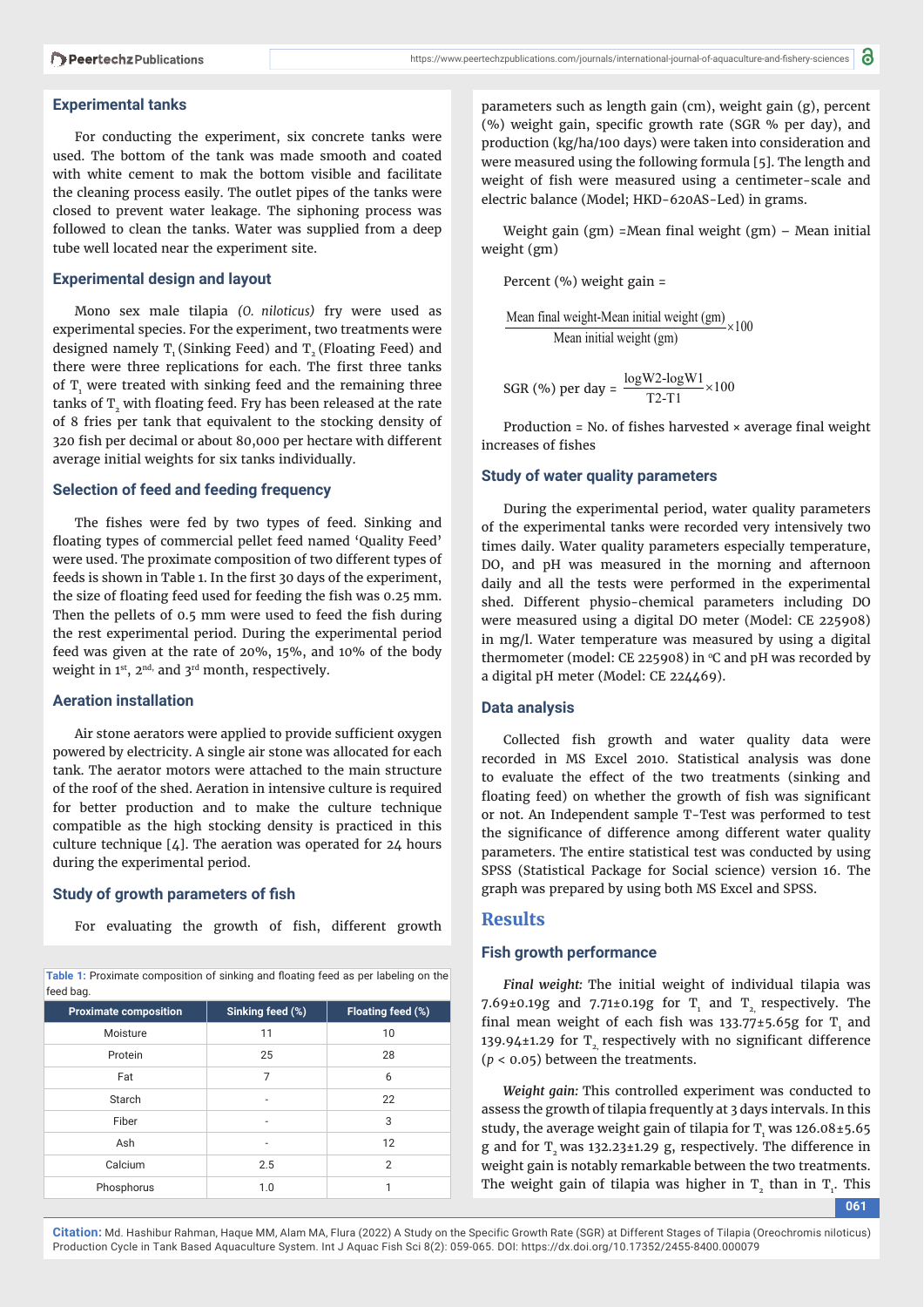frequent observation was performed to find out where the maximum growth was taking place in the production cycle of two different feeding systems. In terms of weight gain, in most sampling stages, the performance in  $T<sub>2</sub>$  was significantly ( $p <$ 0.05) higher than in  $T_i$ . In terms of growth trend, after about a month, a different trend of weight gain was observed. The higher weight gain in  $T<sub>2</sub>$  was observed from the 5<sup>th</sup> sampling. However, it was a remarkable increment of growth after about a month (Sampling stage 7, Figure 2).

*Percent weight gain (%):* The mean percent weight gains of fishes were  $1639.43\pm0.00$  and  $1715.03\pm0.00$  for the treatments T, and T<sub>2</sub> (Figure 3). The higher percent weight (1715.05%) was found in  $T<sub>2</sub>$  where fishes are fed floating feed and lower  $(1639.53%)$  was in T<sub>1</sub> fed with sinking feed.

#### **Specific growth rate (SGR % per day)**

The specific growth rates (SGR) of tilapia in  $T_1$  and  $T_2$ were found  $4.90\pm3.03$  and  $4.98\pm2.28$ , respectively (Figure 4). There was no significant difference  $(p>0.05)$  in terms of SGR between the treatments. The present study aimed to reveal the points of specific growth rate (SGR) in different stages of the growth of tilapia more frequently which are generally not determined considering the initial and harvesting weight data, and the intermediate data are excluded in the calculation and intermediate the specific growth rate trend remains poorly understood. For this reason, the fishes were sampled at 3 days interval to gain the weight of fish to determine the SGR at a particular point of growth more specifically. In this regard, in the first month, the SGR of  $\texttt{T}_{\texttt{2}}$  was found higher than that of  $\texttt{T}_{\texttt{1}}$ .



**Figure 2:** Variation of weight gain of tilapia in two treatments.





a

The SGR of  $T_1$  was shown to increase gradually. After that, at the last sampling stage, the average trend of SGR was observed (Figure  $5$ ). More specifically, the significantly higher specific growth rates were observed at the middle stage (In between 4th June and 11<sup>th</sup> June) of the experiment and also in later stages in the case of floating feed-fed tilapia (Table 2 and Figure 5).

The SGR at the initial stage started from the higher range in  $T<sub>2</sub>$  compared to  $T<sub>1</sub>$  (Figures 6,7).

#### **Feed conversion ratio (FCR)**

The feed conversion ratio was calculated by taking the total feed used into consideration in the experiment. Feed conversion ratio values of sinking and floating feed used for feeding the fish in  $T_1$  and  $T_2$ , respectively were 1.97±0.11 and 2.13±0.18 (Figure 8).

#### **Total production (g/m3)**

The total productions of tilapia at the end of the study were 1070.19±0.00g and 1119.52±0.00g per cm<sup>3</sup> in T<sub>1</sub> and T<sub>2,</sub> respectively (Figure 9). The production was higher in the tanks fed by floating feed  $(T_2)$  than that fed by sinking feed  $(T_1)$ .

#### **Water quality parameters**

The mean values of tested water quality parameters such as temperature and DO of the experimental ponds are presented in Table 3. There was no significant difference ( $p$ <0.05) in the temperature in the morning and evening in both treatments. The difference in dissolved oxygen content was very low between the two treatments. The dissolved oxygen contents in both treatments were similar because aerators were installed in all the tanks.

## **Discussion**

In this present study, the fishes are fed with sinking feed and floating feed in  $T_1$  and  $T_2$ , respectively. A difference in weight gain was found between the treatments. The mean initial weight of the  $T<sub>1</sub>$  was 7.69±0.16 and 7.71±0.15 in  $T<sub>2</sub>$ . At the end of the experiment, the mean weight of the fish in  $T<sub>1</sub>$ was 133.77 $\pm$ 5.65 and in T<sub>2</sub> 139.94 $\pm$ 1.29. The mean weight gain was 126.08±5.65 and 132.23±1.29 in  $T_1$  and  $T_2$ , respectively. The weight gain was higher in  $T$ , which might be because fish had taken more amount of floating feed than sinking feed in almost similar level of water quality [6].

**062**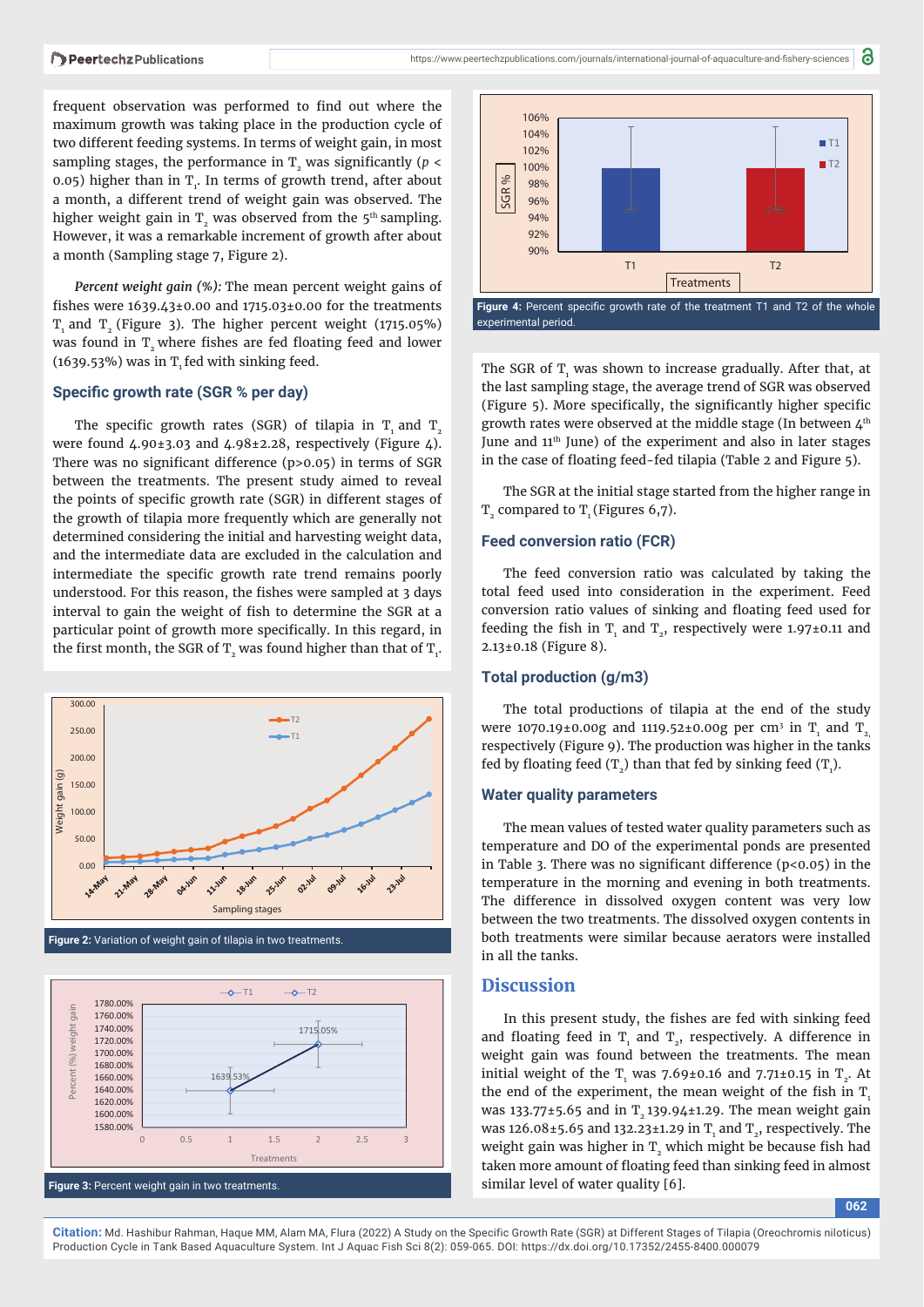The specific growth rate of tilapia in intensive tank aquaculture systems was the main fact of interest in the present study. Usually, intermediate growth data are not considered to assess the specific growth rate and are calculated using the data of initial and final weight only. Therefore, the important stages of the growth of fish are not feasible to understand the trends properly. To avoid this gap, the weight of fish was taken after 3 days interval in this study. The mean value of SGR in  $T<sub>1</sub>$ and  $T<sub>2</sub>$  were 4.90±3.03 and 4.98±2.28, respectively. From the research findings, the specific growth rate was higher in  $T<sub>2</sub>$ than in  $\text{T}_{\text{i}}$  in the first 30 days (around) and SGR was increased simultaneously in the middle stage of the experiment. The SGR of tilapia in  $T_{1}$  was initially lower than in  $T_{2}$  and the value decreased with the culture period in a regular fashion. The lowest value of SGR in  $\texttt{T}_{\text{\tiny{1}}}$  was recorded between  $\boldsymbol{\mathit{4}}^{\text{th}}$  and  $\boldsymbol{11}^{\text{th}}$ June (Figure 7) and at the end of the experiment, the trend



| Table 2: Specific growth rate (SGR) at 3 days interval. |                              |                                                           |                                                           |                                          |
|---------------------------------------------------------|------------------------------|-----------------------------------------------------------|-----------------------------------------------------------|------------------------------------------|
| <b>Sampling</b><br>No.                                  | <b>Sampling</b><br>day/stage | <b>Average SGR in</b><br><b>Treatment 1 (Mean</b><br>±SD) | <b>Average SGR in</b><br><b>Treatment 2 (Mean</b><br>±SD) | <b>Significant</b><br>level<br>(p-value) |
| 01                                                      | 14 May, 17                   | 2.88±0.382                                                | $3.00 \pm 0.562$                                          | 0.362                                    |
| 02                                                      | 18 May, 17                   | 2.96±2.491                                                | $3.63 \pm 1.204$                                          | 0.137                                    |
| 03                                                      | 22 May, 17                   | $2.42 \pm 1.665$                                          | 3.89±2.784                                                | 0.320                                    |
| 04                                                      | 26 May, 17                   | $6.22 \pm 3.029$                                          | 8.46±2.099                                                | 0.553                                    |
| 05                                                      | 30 May, 17                   | 4.62±0.411                                                | 5.44±0.479                                                | 0.686                                    |
| 06                                                      | 03 Jun, 17                   | $3.62 \pm 1.957$                                          | 3.96±1.335                                                | 0.491                                    |
| 07                                                      | 07 Jun, 17                   | $1.82 \pm 0.585$                                          | 3.78±1.781                                                | 0.251                                    |
| 08                                                      | 11 Jun, 17                   | 12.79±1.708                                               | $9.01 \pm 3.120$                                          | 0.243                                    |
| 09                                                      | 15 Jun, 17                   | 7.12±3.938                                                | 5.89±2.173                                                | 0.210                                    |
| 10                                                      | 19 Jun, 17                   | 4.73±0.975                                                | 4.63±0.297                                                | 0.064                                    |
| 11                                                      | 23 Jun, 17                   | 4.72±1.918                                                | $5.32 \pm 1.109$                                          | 0.458                                    |
| 12                                                      | 27 Jun, 17                   | $5.42 \pm 0.816$                                          | 5.66±0.706                                                | 0.665                                    |
| 13                                                      | 01 July, 17                  | $6.25 \pm 7.144$                                          | 5.76±5.729                                                | 0.580                                    |
| 14                                                      | 05 July, 17                  | 4.34±2.391                                                | 4.97±1.786                                                | 0.563                                    |
| 15                                                      | 09 July, 17                  | $5.01 \pm 1.667$                                          | $6.23 \pm 1.299$                                          | 0.549                                    |
| 16                                                      | 13 July, 17                  | $5.01 \pm 1.582$                                          | $5.52 \pm 1.251$                                          | 0.552                                    |
| 17                                                      | 17 July, 17                  | $5.37 \pm 3.433$                                          | 4.24±0.667                                                | 0.067                                    |
| 18                                                      | 21 July, 17                  | 4.49±1.569                                                | $3.74 \pm 1.623$                                          | 0.914                                    |
| 19                                                      | 25 July, 17                  | 4.10±0.542                                                | $3.69 \pm 0.610$                                          | 0.854                                    |
| 20                                                      | 29 July, 17                  | $4.13 \pm 0.621$                                          | 2.86±0.595                                                | 0.944                                    |

**t a) g( ni agt hgi e wevil egar ev A 118.22 SGRT1** stages **various sampling stages 78.32 Linear (SGRT1) 51.42** arious sampling **30.89 14.73 10.91 7.69 0 5 10 15 SGR at various sampling stages**







**Figure 8:** Feed conversion ratio in sinking  $(T_1)$  and floating  $(T_2)$  feed.



**063**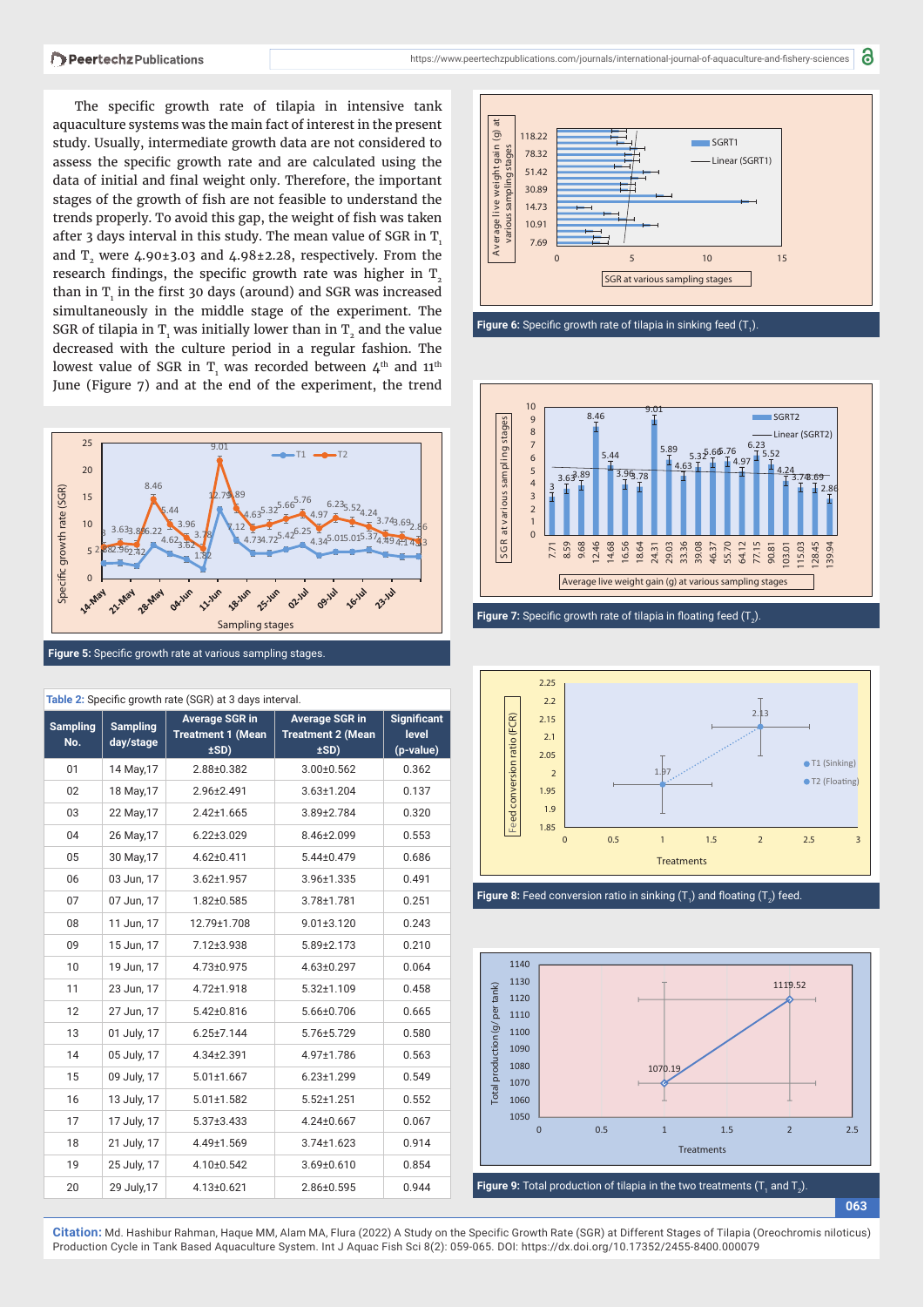|  |  | Table 3: Water temperature and oxygen of experimental tanks. |  |
|--|--|--------------------------------------------------------------|--|
|  |  |                                                              |  |

| <b>Water quality parameters</b> | <b>Treatments</b> | <b>Morning</b>   | <b>Evening</b>   |  |  |
|---------------------------------|-------------------|------------------|------------------|--|--|
| Temperature (°C)                |                   | 27.16±1.46       | 27.23±1.58       |  |  |
|                                 |                   | $27.31 \pm 1.45$ | $27.41 \pm 1.57$ |  |  |
| DO(mg/l)                        |                   | $6.85 \pm 0.85$  | $6.58 \pm 0.82$  |  |  |
|                                 |                   | $6.76 \pm 0.83$  | $6.57 \pm 0.79$  |  |  |

line of SGR was observed to elevate. On the other hand, the value of SGR in  $T$ , was higher in the first stages of the growth than in  $T_i$ . Then it was decreasing in trend and started falling rapidly from the  $3^{rd}$  sampling stage (Figure 7). The trend line showed a downward direction at the end of the experiment for both of the treatments. It could happen due to particular stages of weight gain; the fish did not like to make floating feed. However, it required further research for a long duration in different seasonality to unpack the fact. Overall, it could be argued that the use of floating feed in tilapia farming is more effective in the early stage than sinking feed.

Feed conversion ratio (FCR) was calculated to evaluate the utilization of feed that was given to the fish. The expected FCR for tilapia ranges from 1.5 to 2.0 [7]. The FCRs of tilapia in the present study were 1.97±0.11 and 2.13±0.18 in  $\text{T}_{_{1}}$  and  $\text{T}_{_{2}}$ , respectively. The FCR in  $\text{T}_\text{2}$  was found higher than in  $\text{T}_\text{1}$ , but the FCR in  $T_i$  was within the accepted range. In this experiment, the feed was given following the general method of body weight percentage consideration, not considering the satiation level. For this, the supplied feed remains unused and as a consequence, the feed conversion ratio (FCR) of  $T<sub>2</sub>$  was higher than the expected level as the total amount of delivered feed was taken into consideration during calculating the FCR. This higher FCR in  $T<sub>2</sub>$  found in the case of a pre-determined feeding system (not satiation level) correlates with the findings of lower SGR in the later of the culture period. This further confirms that farmers using floating feed with a pre-determined estimation of the required amount of ration derived from percent body weight, waste the high-cost feed and money. Therefore, the calculation of SGR at a certain interval in a production cycle is a very critical issue. Calculation of traditional SGR using the data at the beginning and end of the culture period, weight gain, and FCR do not indicate the efficient and economic use of feed and production of fish. Therefore, determining SGR in a specific interval of at least 15 days interval might be usual to obtain accurate data during the experiment [8].

The survivability of tilapia in the present study was 100%. Hussain, et al. [9] recorded survival rate of tilapia ranged from 82 to 90%. In this study, the highest survivability might be the cumulative result of good water quality parameters due to weekly water exchange, quality feed uses, and proper maintenance during culture. This result of 100% survival in both the treatments confirms that indoor tank-based aquaculture systems can be developed in Bangladesh where land is getting scarce natural resources.

The mean total production per m3 was 1070.19 g and 1119.52 g in  $\text{T}_{\scriptscriptstyle{1}}$  and  $\text{T}_{\scriptscriptstyle{2}}$ , respectively. The production was higher in  $\text{T}_{\scriptscriptstyle{2}}$ than in T1 . Rana [10] recorded the production of tilapia (*O. niloticus*) at the rate of 28MT/ha/100 days in the pond. In the present study, the production was lower than the finding of

Rana [10] if the culture area of the tank corresponded to the hectare. The fact for lower production might be that the fish were sampled frequently at 3-day intervals which causes little disturbance in taking feed that may affect the growth of tilapia  $[4]$ .

The average value of temperature in  $\text{T}_1$  was 27.16 ±1.46 and  $27.23\pm1.58$  during morning and evening, respectively. In T<sub>2</sub> the mean temperature was 27.31±1.45 and 27.41±1.57 in the morning and evening, respectively. Rahman, et al. [11] reported that the body temperature of fish is influenced by the temperature largely. Verdal, et al*.* [12] reported that water temperature plays a vital role in regulating the metabolic process of fish. Therefore, it is crucial to maintain the temperature of the fish culture unit. The suitable range of tilapia culture is 26 to  $32^{\circ}$ C [13]. The water temperature of the experimental tanks was found propitious for the culture unit.

Dissolved oxygen concentration is an important water quality parameter that affects the growth and survival process of fish. Reduction in dissolved oxygen content has negative effects on growth, reproduction, and other biological activities of fish, and very low dissolved oxygen content is lethal to fish. In the present study, the mean average oxygen content of  $T$ , was 6.85±0.85 and 6.58±0.82 during morning and evening, respectively. In  $T_{2}$ , the mean dissolved oxygen content was  $6.76\pm0.83$  and  $6.57\pm0.79$  in the morning and evening, respectively. Tilapia can survive at very low dissolved oxygen content. Dan and Little [14] reported that tilapia can tolerate dissolved oxygen concentrations as low as 0.1 mg/l. A higher level of dissolved oxygen concentration was recorded in the experimental tanks as a result of aerator installation [15,16].

The present study aimed to find out the crucial points in the growth of fish and to adjust the right amount of required quality feed to reduce the wastage of feed. If the wastage can be reduced the water quality of culture systems will also be improved. At the same time, the cost of feed will be also minimized at the farmer's level.

## **Conclusion**

Aquaculture production largely depends on the amount of feed utilized by the fish. For producing a high number of fish, it is important to maintain water quality parameters and select of right quality feed for feeding the fish. Therefore, fish should be delivered the required amount of feed-in different growth stages. It reduces the feed cost and at the same time reduces wastage. This reduces the chances of water quality deterioration. The proper amount of feed needed for the fish in different stages of growth can be calculated by knowing the specific growth rate (SGR). Overall, this study suggests that tank-based aquaculture can be developed in an indoor system that can ensure 100% survival. This study also indicates that tilapia farmers in Bangladesh practicing inefficient feeding systems waste high-cost floating feed due to a lack of proper knowledge on the specific growth rate at different stages of fish growth and production. This study reveals an outstanding clarification on the specific growth rate (SGR) of fish in different sampling stages and thus the wastage of feed at the